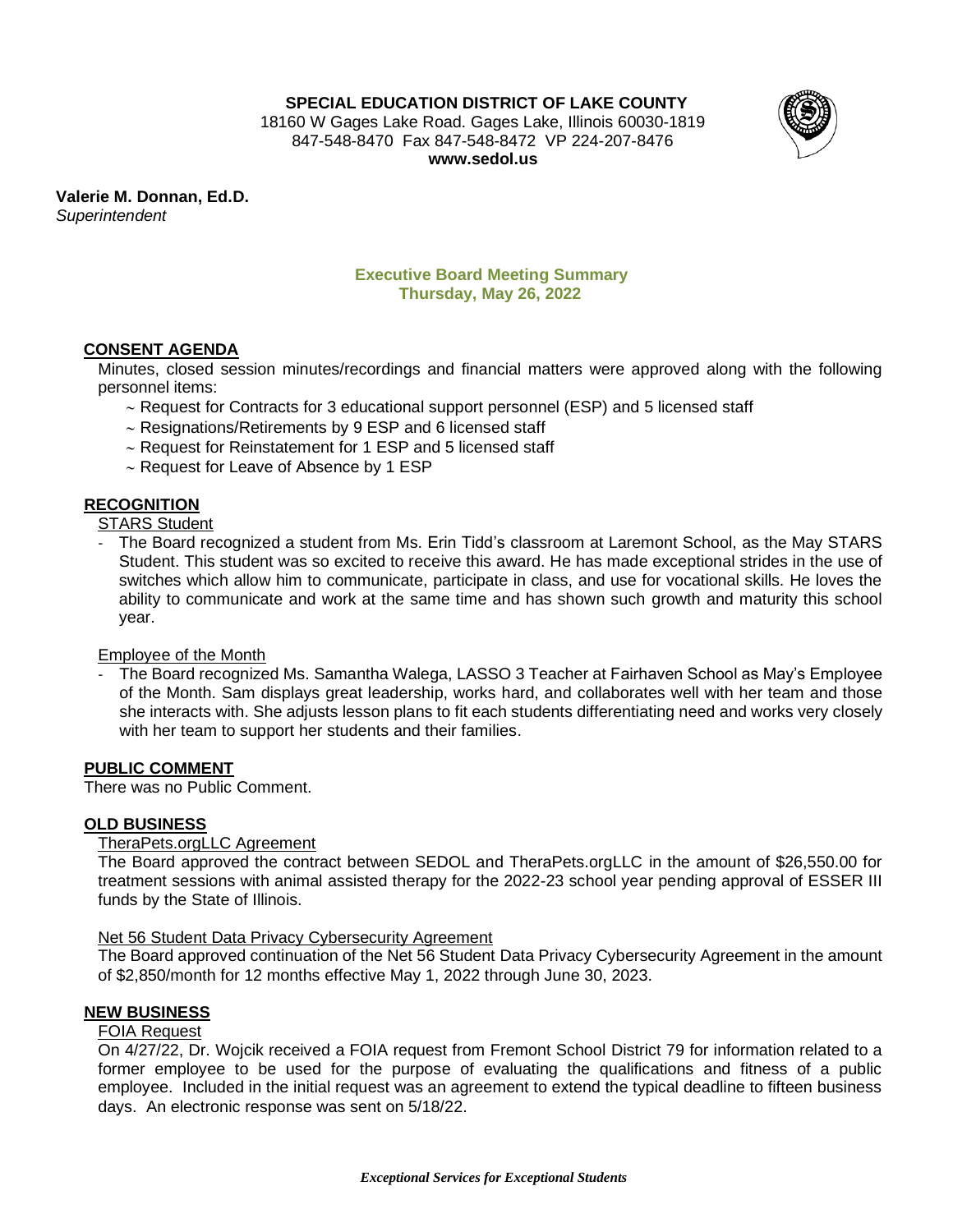# **CLOSED SESSION**

Move the Board enter into closed session to discuss:

- 1. The appointment, employment, compensation, discipline, performance or dismissal of specific employees of the public body or legal counsel for the public body, including hearing testimony on a complaint lodged against an employee of the public body or against legal counsel for the public body to determine its validity.
- 2. Litigation, when an action against, affecting or on behalf of the particular public body has been filed and is pending before a court or administrative tribunal.
- 3. Collective bargaining matters, collective negotiating matters between the public body and its employees or their representatives, or deliberations concerning salary schedules for one or more classes of employees.
- 4. The purchase or lease of real property for the use of the public body, including meetings held for the purpose of discussing whether a particular parcel should be acquired.

## **OTHER BUSINESS**

### Tentative Memorandum of Understanding with the STU

The Board Negotiation Team provided a brief overview of the tentative Memorandum of Understanding reached with the SEDOL Teachers' Union regarding items relating to Service Recognition and Attendance Bonus for Extended School Year. The Executive Board recommended approval by the Governing Board at the June 1, 2022 meeting. A summary of the tentative agreement will be disseminated to Governing Board members prior to the meeting.

### Tentative Memorandum of Understanding with the SSSA

The Board Negotiation Team provided a brief overview of the tentative Memorandum of Understanding reached with the SEDOL Support Staff Association regarding items relating to Service Recognition and Attendance Bonus for Extended School Year. The Executive Board recommended approval by the Governing Board at the June 1, 2022 meeting. A summary of the tentative agreement will be disseminated to Governing Board members prior to the meeting.

### Tentative Service Recognition and Attendance Bonus for Registered Nurses

Administration provided an overview of the tentative agreement reached for the SEDOL Registered Nurses regarding items relating to Service Recognition and Attendance Bonus for Extended School Year. The Executive Board recommended approval of the agreement by the Governing Board at the June 1, 2022 meeting. A summary of the tentative agreement will be disseminated to Governing Board members prior to the meeting.

#### Governing Board Agenda Update Needed

The Board reviewed and approved the updated agenda to include the STU and SSSA Memorandum of Understandings and the Service Recognition and Attendance Bonus for Registered Nurses. A summary of the tentative agreement will be disseminated to Governing Board members prior to the meeting.

## **PROGRAM/SCHOOL REPORTS**

### A. Evidence of Exceptional Service

- 1. SEDOL hosted its first ever Unified Sports Day. Seven buildings and schools from across SEDOL participated either as athletes, partners, volunteers or fans in the stands.
- 2. The SEDOL Foundation hosted its first in person Heart of Gold Dinner Dance since COVID. The event was a huge success supporting SEDOL students attending summer camp.
- 3. Fairhaven School held their playground groundbreaking on May 20, 2022.
- 4. 2nd and Charles is partnering with SEDOL to run a book drive in July and August to support SEDOL schools.